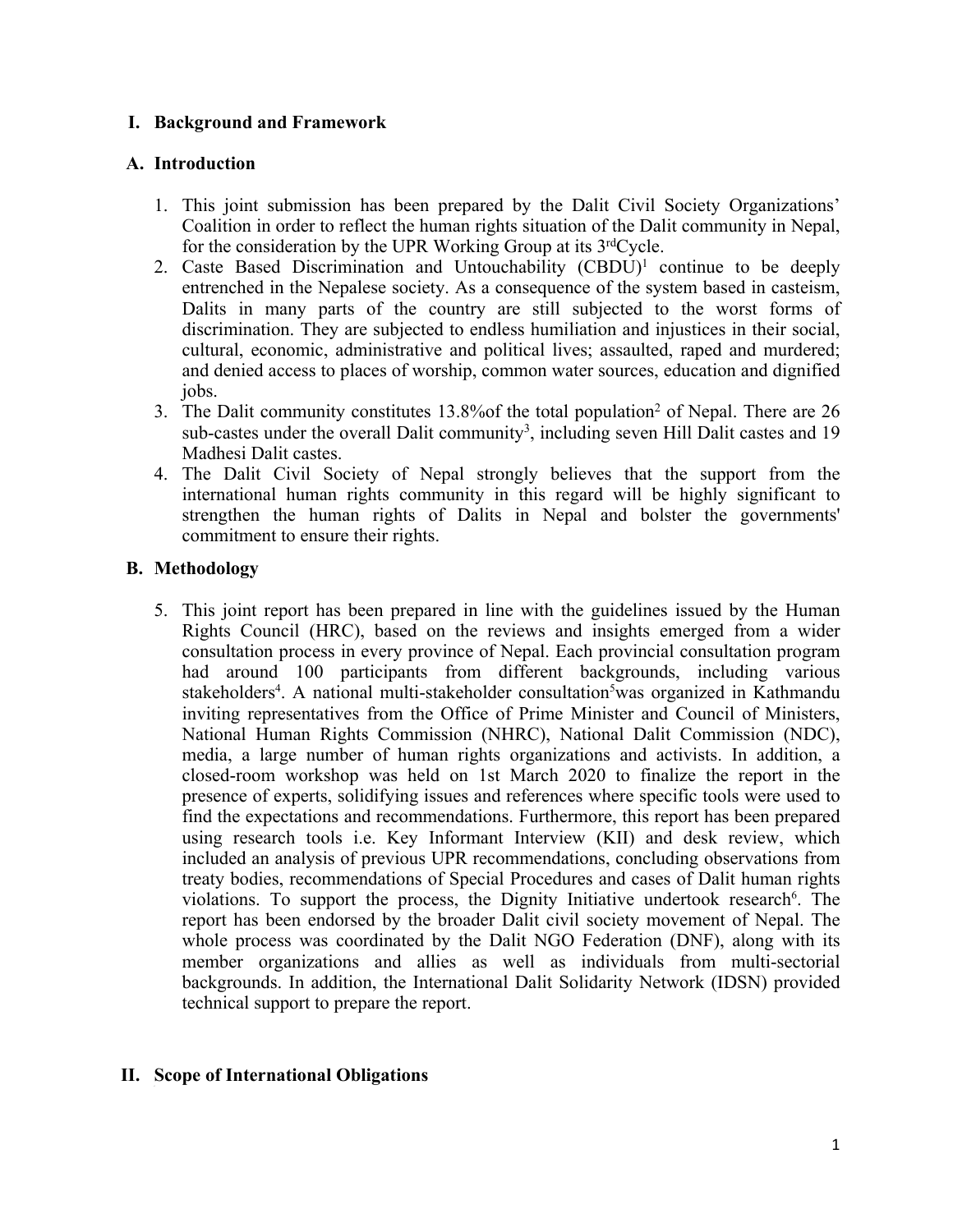- 6. Nepal is party to several international human rights treaties and is accordingly obliged to implement them. However, the Government has not effectively implemented various recommendations and concluding observations received from treaty bodies and other mechanisms in terms of advancing Dalit rights.
- 7. Nepal is <sup>a</sup> party to the International Convention on the Elimination of all forms of Racial Discrimination (ICERD). However, Nepal has pu<sup>t</sup> <sup>a</sup> reservation on Article <sup>14</sup><sup>7</sup> . Furthermore, the Government of Nepal (GoN) is deemed to be negligent as the Committee on the Elimination of all forms of Racial Discrimination (CERD) Report of the 95th session of CERD in April-May 2018, was received after <sup>a</sup> gap of 14 years since its previous report.
- 8. The large number of recommendations<sup>8</sup> that arose from both the first and second cycles of that UPR stressed the importance of eliminating CBDU and taking every possible action and measures in order to implement legislation on it. It was overwhelming that GoN had supported all recommendations (7 Dalit Specific<sup>9</sup> and 19 Dalit related) in the 2nd cycle which were made for Dalit rights and ending CBDU. Nonetheless, the situation of CBDU and status quo remains the same. It delineates the negligence of GoN to its international commitments and actions towards international human rights standards.

- 1. Put in place an effective mechanism to implement the recommendations emanating from the previous UPR cycles, in <sup>a</sup> transparent manner and in close cooperation with civil society.
- 2. Take accelerated action to implement the concluding observations arising from CERD and other treaty bodies, in <sup>a</sup> transparent manner and in close consultation with civil society.
- 3. Accept the individual complaint procedure (Article 14) of ICERD.

## **III. Constitutional and Legislative Infrastructure**

- 9. The Constitution of Nepal has recognized rights of Dalits as fundamental rights, assuring their representation in the state bodies, under Article 24 (Rights against Untouchability and Discrimination) and Article 40 (Rights of Dalits), which is in line with both ICCPR and ICESCRs. However, even after four years of its promulgation, the Dalit community has not enjoyed those rights on equal footing, neither have they felt satisfactory action from the governmen<sup>t</sup> to ensure the rights enshrined therein.
- 10. The National Dalit Commission (NDC) has been elevated to <sup>a</sup> constitutional status, but still far behind the standards set by the Paris Principles. Moreover, the Chairperson and Members to the NDC have not been appointed after the Commission acquired constitutional status due to the apathy of GoN. No constructive engagemen<sup>t</sup> between NDC and Dalit CSOs has been seen to protect and promote of Dalit rights.
- 11. The Caste Based Discrimination and Untouchability (Offence and Punishment) Act, 2011 is the main law which has criminalized CBDU. The Criminal (Code) Act2074 (2017) has also further strengthened actions against it.
- 12. All the rights guaranteed under Article 40 of the Constitution were supposed to be ensured by law. However, no specific laws were enacted and the newly adopted and amended laws had to incorporate under specific and related laws. However, those Acts are not carrying the spirit of the Constitution; instead, infra-constitutional norms have curtailed Dalit rights<sup>10</sup>.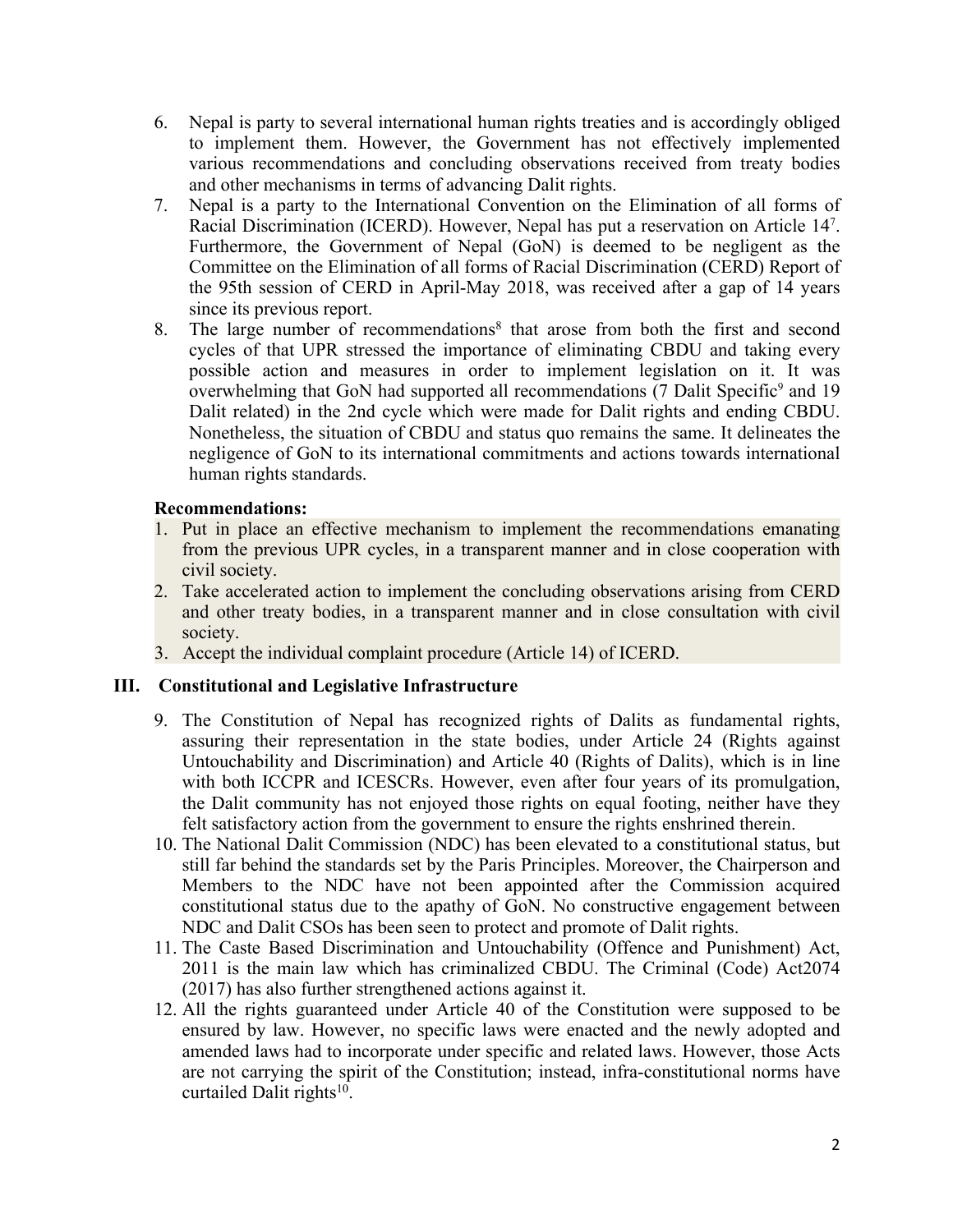- 13. To date, the Dalit Empowerment Act is only enacted by the provincial governmen<sup>t</sup> of Province 2. Remaining provincial governments have not shown much interest or expedited efforts to enact laws to promote and protect rights of Dalits.
- 14. Neglected, Oppressed and Dalit Upliftment Development Committee (NODUDC) and Badi Development Committee (BDC), which were established to operate development programs for Dalit and Badi community, are now defunct.

- 4. Enact an Integrated Act in order to implement the fundamental rights of the Dalit community, enshrined under Article 40 of the Constitution, in close consultation with the Dalit communities.
- 5. Immediately appoint the Chairperson and Members to the National Dalit Commission, provide adequate resources and mandates as Paris principal along with quasi-judiciary status.
- 6. Ensure that each provincial governmen<sup>t</sup> enacts necessary legislation to empower Dalits immediately.
- 7. Immediately revitalize the NODUDC and BDC and provide sufficient resources to undertake its regular activities.
- 8. Enhance and extend the constructive engagemen<sup>t</sup> between NDC and Dalit CSOs for ensuring Dalit rights in <sup>a</sup> proper manner.

# **IV. Human Rights Situation of the Dalit Community in Nepal**

## **a) Equality and Non-Discrimination:**

- 15. CBDU, is deeply entrenched in the mindset of every section of society and has become <sup>a</sup> customary way of life. Due to the burden of unabated exclusion, alienation, deprivation and discrimination, the Dalit community remains at the periphery of the mainstream development, access to justice, resources, services and opportunities. The Dalit community faces hard time to file complaints, as the Police normally deny them being registered. Rather, Police compel Dalits to reconcile with perpetrators, further victimizing Dalits and discouraging them from seeking justice. Poor investigations and prosecution of perpetrators by law enforcement agencies is another obstacle to seeking remedies. Creating counter (false allegation) cases against victims are widely observed in the cases of CBDU<sup>11</sup>. After adopting the CBDU Act in 2011, 14 Dalits have in total been murdered<sup>12</sup>until March 2019. In 2019 alone, Dalit-related violations occurred in 62 cases 13 . Due to insufficient access to remedies, many violations do not become formal justice cases. Thus, many cases are not recorded whereas discrimination, atrocities and deprivation remain rampan<sup>t</sup> which outlines <sup>a</sup> picture of grave human rights violations of Dalit community in Nepal<sup>14</sup>.
- 16. Nepali society is still plagued with harmful practices i.e. child marriage, discrimination against women, Chhaupadi 15 , witchcraft accusations, various superstitious beliefs. Other similar forms of discrimination are still prevalent in every par<sup>t</sup> of the country. The Dalit community, particularly Dalit women, is always victimized by the non-Dalit community due to aforementioned harmful social customs 16 .
- 17. Inter-caste couples are the messengers of social cohesion, but unfortunately, they are murdered<sup>17</sup>, disregarded, excluded, displaced, offended and their lives are at risk. Inter-caste marriages remain taboo. Families of dominant castes force these marriages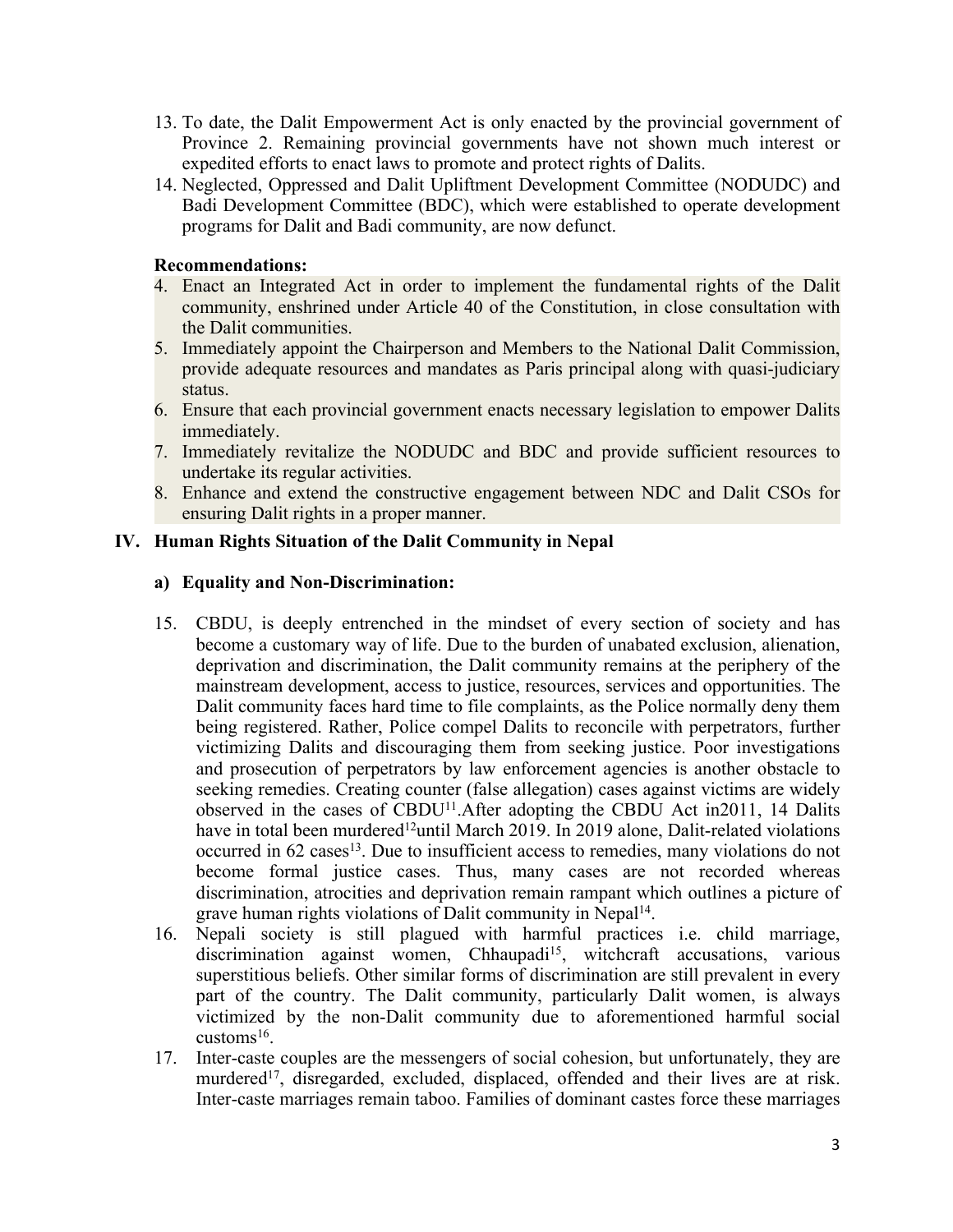to be dissolved through coercion, intimidation and abduction. It has been widely raised in each consultation held in every province, that families from non-Dalit communities frequently make false allegations about the victims after they ge<sup>t</sup> married, they are prosecuted for rape, abduction, child marriage, human trafficking and so on. There was <sup>a</sup> provision since 2010 to award inter-caste marriage couples with cash incentives of approximately US\$1,000, but for some years this has been discontinued without any specific reason.

- 18. The Dalit communities, especially in the rural areas, are found having high fear of police and security forces. It has been observed that Dalits are arbitrarily arrested without an arrest warrant<sup>18</sup>.
- 19. CBDU has evolved into newer forms *i.e.* discrimination on social media<sup>19</sup> and indirect discrimination. 20 Established Dalit political and social leaders are guested in hotels, not in homes, whereas non-Dalit leaders are hosted in homes by local leaders. The monetary value of property of Dalits in same area is less than other areas<sup>21</sup>, Dalit officers are transferred to rural areas, difficult and non-desirable departments and face other similar discriminations.
- 20. Dalits, mostly students<sup>22</sup>, have difficulties getting rooms and flats to rent due to their caste background. This is also the case with elected Dalit parliamentarians. <sup>23</sup>Dalit rights defenders face hardship in handling human rights cases and are often intimidated by perpetrators, risking their lives at times.
- 21. The Dalit community faces discrimination even in humanitarian response. The relief distribution and other suppor<sup>t</sup> programs were distributed equally where the Dalit community has always been in the vulnerable condition due to the longstanding deprivation. The presen<sup>t</sup> pandemic COVID-19 has hit the world and Nepal is in lockdown and due to that mostly the Dalit community is facing difficulties of living.
- 22. Amid the on-going lockdown due to COVID-19 pandemic in Nepal, it is shocking that several cases of Dalit human rights violation and caste-based discrimination have occurred whereas many cases may have not come into light. Among those cases; <sup>a</sup> case of massacre<sup>24</sup> of Dalit youths has shown a brutal picture of deeply entrenched caste-based discrimination of Nepali society. On 23rd May, 2020, Nawaraj BK and <sup>a</sup> group of his friends had gone over to <sup>a</sup> neighboring village to bring home Nawaraj'<sup>s</sup> girlfriend, as Nawaraj'<sup>s</sup> bride. The marriage was unacceptable by the girls' family as they belong to the so called higher caste and Nawaraj was <sup>a</sup> Dalit. The group of 18 young men were hounded and chased by the villagers to the shores of the Bheri River, six of them were beaten to death and then thrown to the river, rest were beaten and later police rescued them. Likewise, <sup>a</sup> 13 years old girl named Angira Pasi was raped and murdered in Rupandehi District and another 21 years old Dalit youth named Shambhu Sada was mysteriously found dead while in police detention.

#### **Recommendations:**

- 9. Devise a10-year National Plan of Action with adequate resource allocation to eradicate CBDU.
- 10. Amend the Caste-Based Discrimination and Untouchability (Offence and Punishment) Act, 2011 increasing the sentences to ten years and 1,000,000 rupees, or both and make <sup>a</sup> provision that the compensation for the victims is to be borne by the State.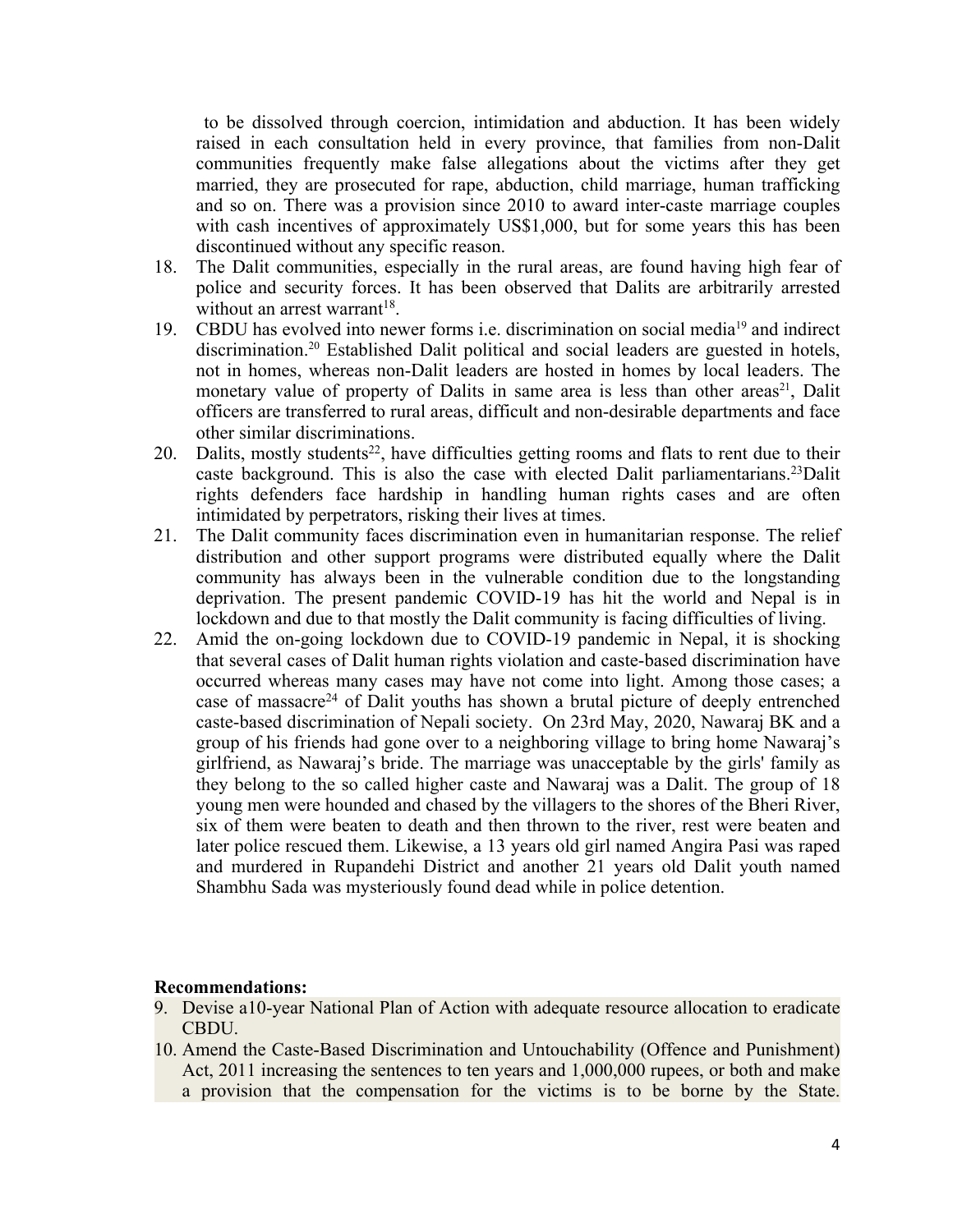Furthermore, establish special benches/courts to deal with the cases of CBDU and hold burden of proof to be borne by the defendant.

- 11. Bring <sup>a</sup> "Zero Tolerance" policy against CBDU cases and ensure impartial investigation, prosecution and right to <sup>a</sup> fair trial.
- 12. Develop "Comprehensive Human Rights Education Program" on CBDU for law enforcement agencies and office bearers.
- 13. Effectively functionalize the High Level Committee on CBDU, expanding it to all levels of government.
- 14. Ensure protection and life security to inter-caste married couples and their family members; and reinstate cash incentives with special packages/schemes for the couples
- 15. Establish <sup>a</sup> separate Dalit desk at local level, mainly in the police and administrative offices.
- 16. Establish protection mechanisms for Dalit human rights defenders and build their capacity for the protection and promotion of human rights.

#### **b) Right to Participation and Representation of Dalits:**

- 23. The Constitution of Nepal, mainly the preamble and the Articles18 and 42 i.e. Right to Equality and Right to Social Justice, provide that the socially backward and indigent KhasArya shall have the right to participate in the State bodies on the principle of proportional inclusion. However, Article 84 of the Constitution has guaranteed KhasAryas, the major dominant caste-group in Nepal to have more than full proportional representation as per their population. Accordingly, the electoral law of Nepal has prioritized compulsory in the first rank for KhasArya, while nominating members for the House of Representatives under proportional electoral system. Therefore, it is inconsistent with the spirit of Constitution's preamble and fundamental rights, which aim to provide for affirmative action to the marginalized and excluded groups who have long suffered from historical injustices.
- 24. Article 40(1) of the Constitution ensures that the Dalit community shall have the right to participate according to the principle of proportional inclusion in every state body. After the promulgation of the Constitution, the country became <sup>a</sup> federal system where the principle of inclusion needs to be considered. However, there is not proportional representation in every mechanism of the state. For example, the federal cabinet of Nepal does not have proportional representation of women and Dalits. It is alarming that there are no Cabinet Ministers from the Dalit community in any of the seven provincial governments of Nepal. The House of Representatives of Nepal has only 6.91% representation of Dalits. Not <sup>a</sup> single provincial parliament has achieved proportional representation of Dalits. Among 753 mayoral positions at local level, only 6 (2.05%) individuals are elected as mayors in Municipalities and 1(0.22%) in Rural Municipality, 12 (4.10%) as Deputy-mayors in Municipalities and 15 Vicechairs (3.26%) in Rural Municipalities.
- 25. The representation of the Dalit community in the judicial mechanisms is insignificant, as there have never been any Dalit judges in the Supreme Court, and only 3 judges in all seven high courts and one district judge in entire 77 district courts. Representation in high ranking positions in the police force is negligible.
- 26. Article 285 of the Constitution ensures that positions in the federal civil service as well as all federal governmen<sup>t</sup> services shall be filled through competitive examinations, on the basis of open and proportional inclusive principles. The Public Service Commission has reserved quotas for Dalits and marginalized communities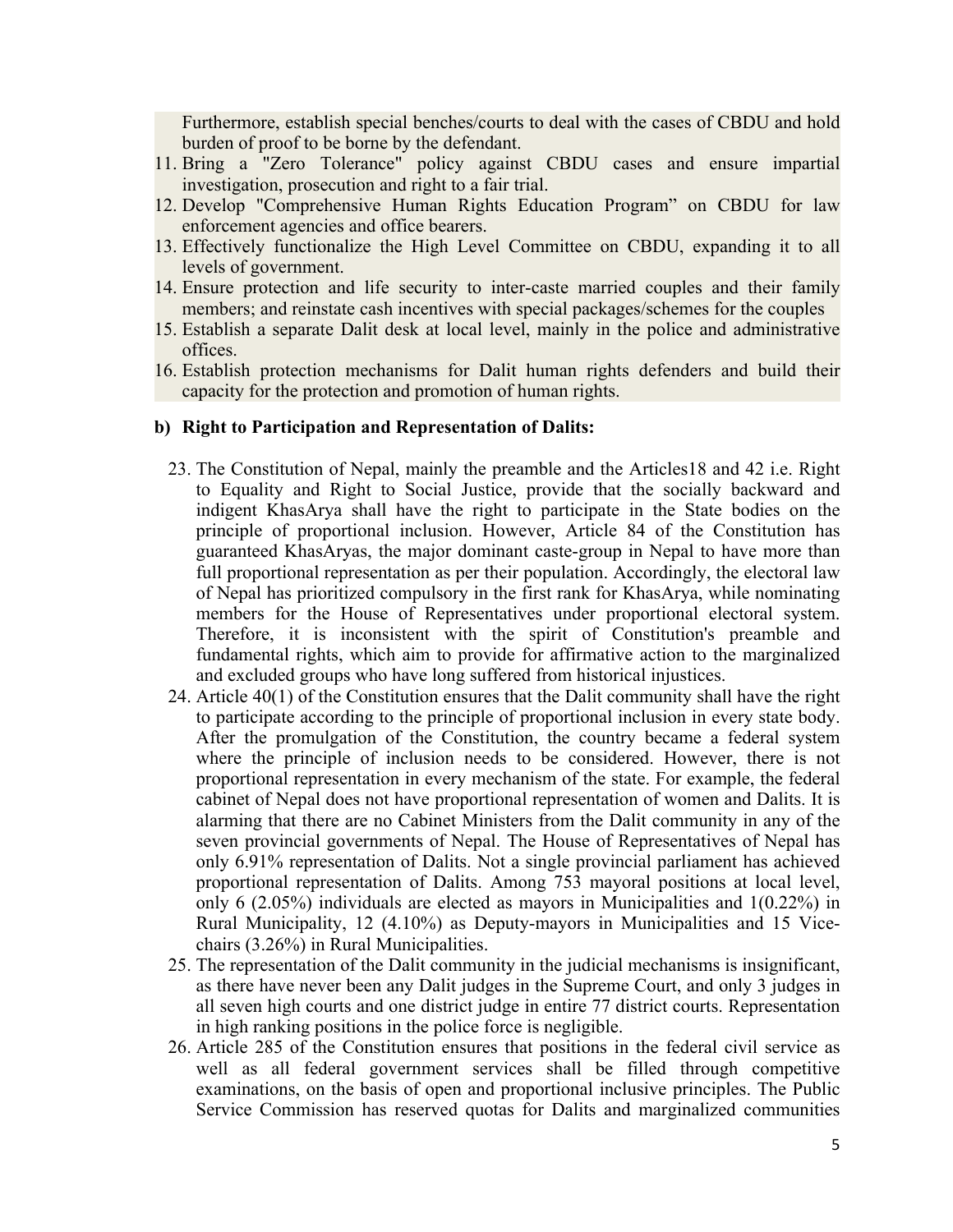spurred by the Constitution on inclusive representation. However, it is not in compliance with the proportional system<sup>25</sup>.

- 27. The Public Service Commission in 2019curtailed the quotas for all classified marginalized communities while publishing <sup>a</sup> large number of vacancies. There were in total 9,161 vacancies for various posts in local level governments, but it failed to follow the inclusive principle, as maximum seats were curtailed in the vacancy of classified section and there were only 30 seats vacant for Dalits<sup>26</sup>. This led to months of protest by Dalits, indigenous communities, physically disabled people and other marginalized sectors of Nepal, but the governmen<sup>t</sup> did not listen to their claims.
- 28. The National Human Rights Commission has not had any Commissioners from the Dalit community since its establishment in 2000. Similarly, excep<sup>t</sup> NDC no constitutional commissions have Dalit representation.
- 29. The public institutions and political parties should have followed the essence and principle of inclusive democracy, ensuring proportional representation of Dalits in their respective political parties. However, there is no proper participation of Dalit community in any public institutions and political parties. The representation of Dalits in decision-making levels of leading political parties is negligible. The promises political parties made during electoral campaigns have not materialized, leading to <sup>a</sup> regressive representation.
- 30. The new policies and laws relating to various issues of human rights e.g. media, civil society organizations, media and information technology act, land and housing haves shown the States' regressive steps with regards to human rights values, including shrinking space of civil society, freedom of expression, freedom of association and assembly and right to participation<sup>27</sup>. These steps jeopardize an enabling environment for the realization of Dalit rights in the long run.

#### **Recommendations:**

- 17. Adopt concrete measures to guarantee the full proportional representation of the Dalit community in every state body at all levels including the judiciary, administrative bodies, diplomatic missions, commissions and political appointments, intensifying the measures to give an additional 10% compensation based on <sup>a</sup> compensatory justice system for the Dalit community.
- 18. Amend the Civil Service Act and ensure that Dalits full proportional representation in the public service as per Article 40(1) of the Constitution at all levels of government.
- 19. Amend the Constitution, on the sections of Federal Parliament Formation, Article 84 and House of Representative Election Act 2017, in order to ensure consistency with the Preamble and the fundamental rights of the Constitution which guarantees the full proportional representation of the Dalits.
- 20. Ensure compulsory Dalit equal representation in the National Human Rights Commission and in other constitutional commissions as well.

#### **c) Budgetary Allocations:**

31. Previously, the Local Development Ministry of Nepal would disburse its budget to local agencies where <sup>a</sup> targeted budget used to be allocated within the total budget for the Dalit community. But it has been discontinued without explanation. The Dalit community had expected that the governmen<sup>t</sup> formed after election would allocate <sup>a</sup> significant portion of the budget and resources to the Dalit community; instead it has done the opposite.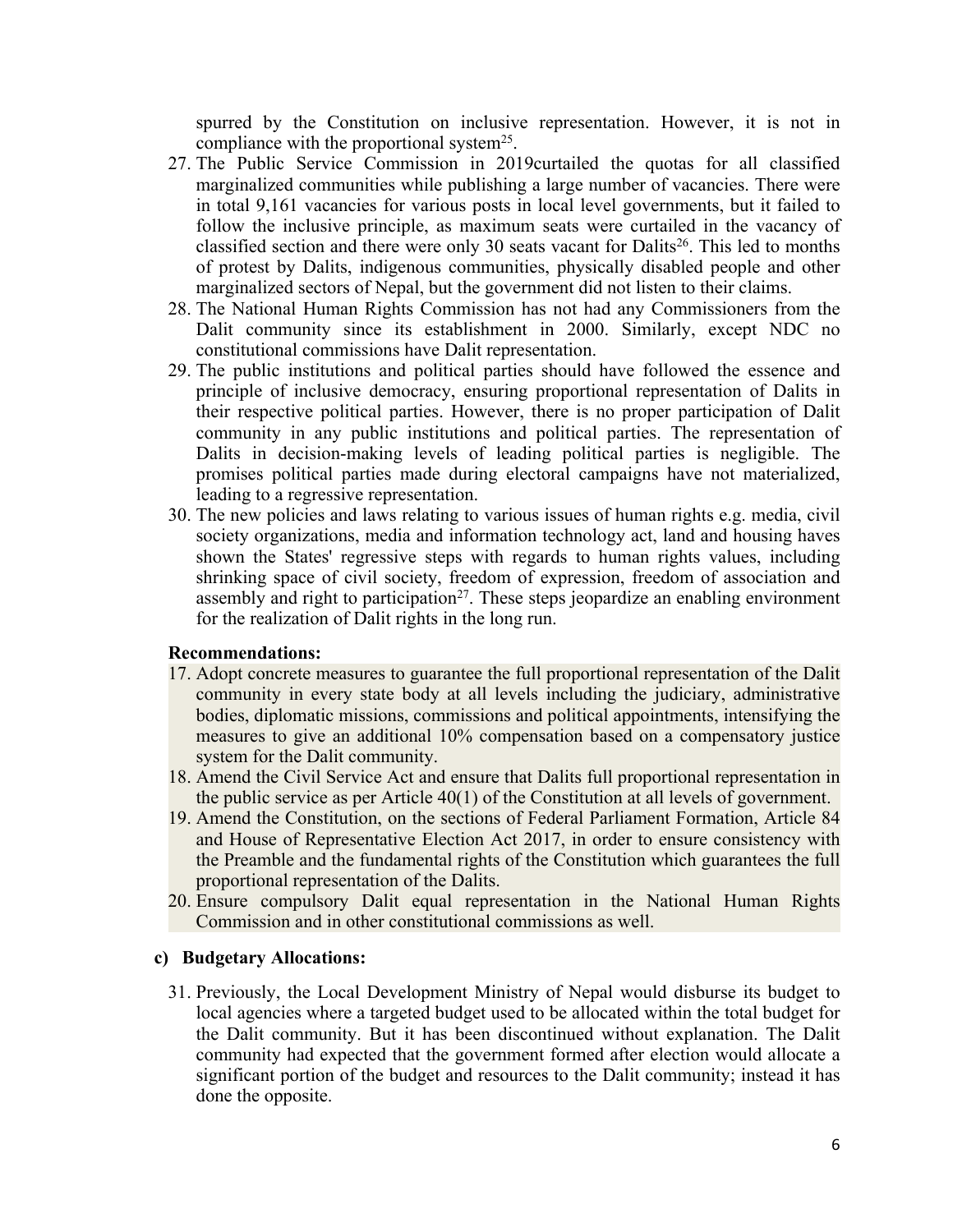32. The national budget of the Fiscal year 2020/2021 has come in the time of the pandemic, thus it is focused on public health. However, there has been no mention of 'Dalits' in the entire national budget and there has been no actual disbursement of funds in the areas of Dalit empowerment. The budget should have been Dalit-friendly and allocated for law and policy implementation on CBDU.

#### **Recommendations:**

- 21. Allocate adequate Dalit-specific budgets at all levels of governmen<sup>t</sup> to improve the condition of Dalits on <sup>a</sup> par with national average.
- 22. Allocate sufficient resources to functionalize institutions established for Dalit rights and effectively implement the laws and policies that establish these institutions.
- 23. Strengthen efforts to ensure the implementation of SDGs from <sup>a</sup> Dalit perspective in order to "Leaving No One Behind".

## **d) Right to Education:**

- 33. The Constitution of Nepal provides compulsory and free basic education for all, including Dalits. Article 40 ensures free education for Dalits with scholarships, from primary to higher education. Furthermore, <sup>a</sup> special provision shall be made by law for Dalits in technical and vocational education systems. According to the Article 42 (2) of the Constitution, it must be free at all levels for every Dalit student with scholarship, but this is not the reality in practice. Dalit students ge<sup>t</sup> free education in schools up to high school level in public schools and also ge<sup>t</sup> textbooks and scholarship annually at value of 4 \$.
- 34. Alarge percentage of primary level enrolled Dalit students drop out before completing basic education <sup>28</sup> .In order to mould the compulsory education (spirit of the Constitution) into reality, it is essential to have greater awareness and sensitization programs.
- 35. The low status of quality education in governmen<sup>t</sup> schools is <sup>a</sup> major problem in Nepal, and most of the Dalit students go to public schools since they cannot afford private schools.
- 36. Children from the Dalit community face discrimination in school from teachers and peers. Teachers provide less care for Dalit children - not allowing Dalit children to drink water, speaking to them in <sup>a</sup> rude manner, putting Dalit children in separate lines and classes weakening their learning ability, affecting their mental health and leading to dropouts 29 .

## **Recommendations:**

- 24. Ensure every Dalit student receives compulsory free education from primary to the higher level at every institution with standardized scholarship.
- 25. Take immediate steps to appoint at least two Dalit teachers (1-Male 1-Female), at each school
- 26. Ensure Dalit-friendly teaching and learning at all levels of education by declaring schools and education institutions discrimination-free zones and revising the curricula.
- 27. Ensure free vocational and technical education including in the medical, engineering, legal and science and technology fields with adequate scholarships for Dalit students.

## **e) Citizenship issues of the Dalits**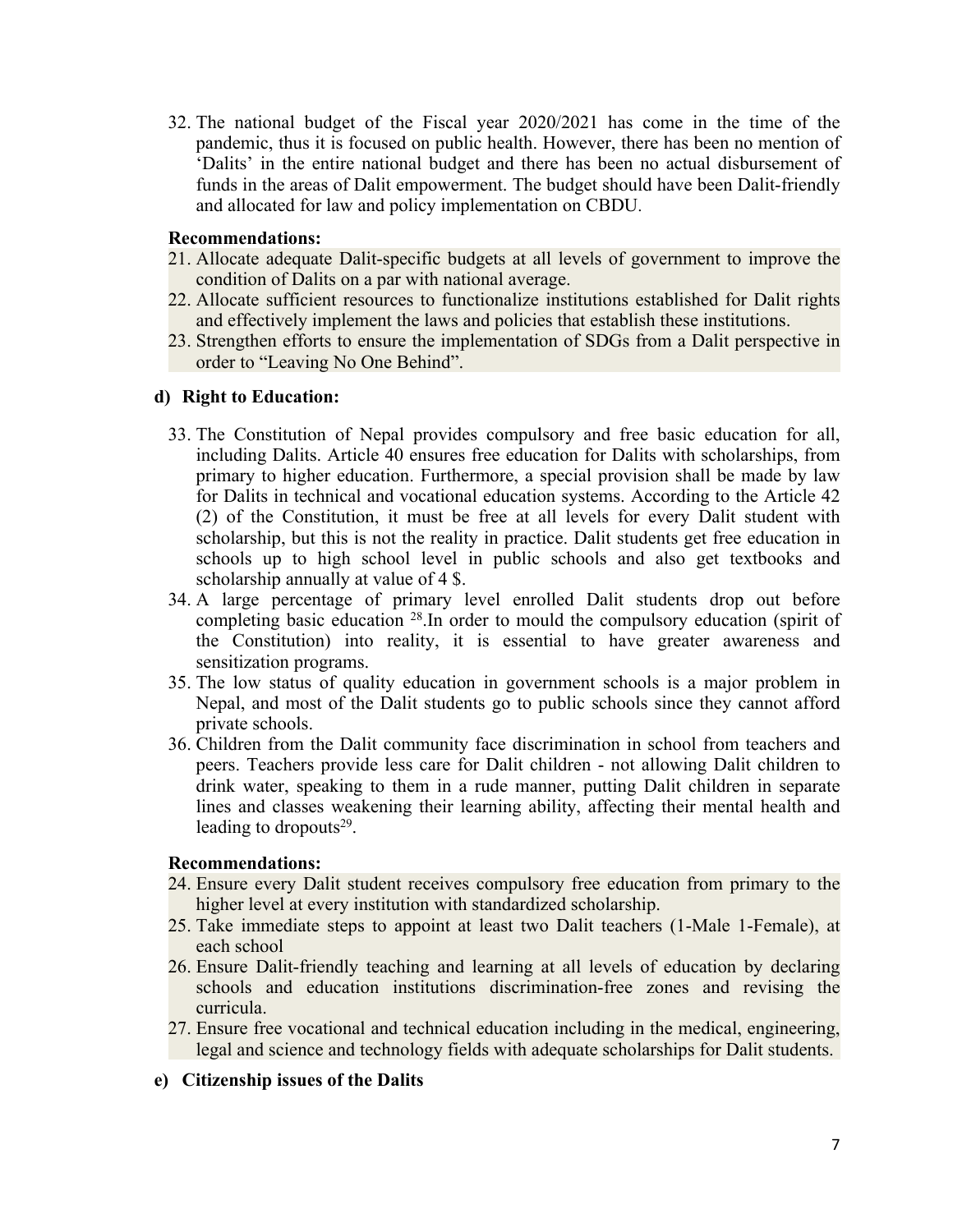- 37. Inter-caste couples face difficulties obtaining citizenship, and most of their children face difficulties to register births and other vital identity certifications.
- 38. The children of Badi community are compelled to ge<sup>t</sup> citizenship in the name of their mother by writing "Father not found" in the section of father's name; this has created <sup>a</sup> considerable social stigma around those children.
- 39. Large numbers of landless Dalits (mostly Madheshi Dalits) around the country have not been able to acquire citizenship because of insufficient proofs despite being inhabitants/citizens of the nation.

- 28. Expedite measures to ensure that no one from the Dalit community is deprived of citizenship, especially inter-caste married couples, their children, children born out of rape, and landless Dalits.
- 29. Make provisions to leave blank the section of 'Fathers' name' in the citizenship certificate for the Badi community who don'<sup>t</sup> identified fathers.
- 30. Accelerate efforts to address the issues of statelessness, citizenship and vital registration affecting the Dalit community.

## **f) Right to an Adequate Standard of Living, Health and Sanitation:**

- 40. The practice of untouchability is directly related to the use of water. The water touched by <sup>a</sup> Dalit is considered impure by the so-called 'high'-caste groups. Due to these practices, the majority of Dalit households face discrimination, restrictions or even violations while collecting water from common water sources. There are several such severe incidents from every corner of country which are also often reported in the newspapers<sup>30</sup>.
- 41. The longstanding discrimination and deprivation of economic benefits by the state and society has left the Dalit community economically backward. The Dalit community is the second lowest in the Human Development Index (HDI) ranking after the Muslim community in Nepal. Although having traditional occupations and being the most labour intensive community, <sup>a</sup> large percentage of Dalits are not able to meet their basic needs.
- 42. The Dalit community lives below the line of hunger-based poverty<sup>31</sup>. The Dalit community often has scarcity of food because of extreme poverty, exclusions and marginalization.
- 43. Article 40 (6) of the Constitution has ensured that the Dalits who do not have housing shall have <sup>a</sup> settlement arranged for them. In line with this constitutional guarantee, the governmen<sup>t</sup> has passed <sup>a</sup> law on right to housing. However, 'Dalit' has not been mentioned in the entire Act. Furthermore, the governmen<sup>t</sup> has not taken expedited efforts for ensuring housing service to the Dalits.
- 44. Article 35 of the Constitution of Nepal ensures that every citizen shall have right to free basic health services from the State and that no one shall be deprived of emergency health services. However, discrimination in access to health services is another major issue in enjoying the right to health $32$ .
- 45. The Dalit population also has minimal access to improved toilet facilities 33 .

#### **Recommendations:**

31. Introduce <sup>a</sup> provision regarding <sup>a</sup> "Social Security Card" for Dalits to ensure basic health, education, employment and other social security schemes provided by the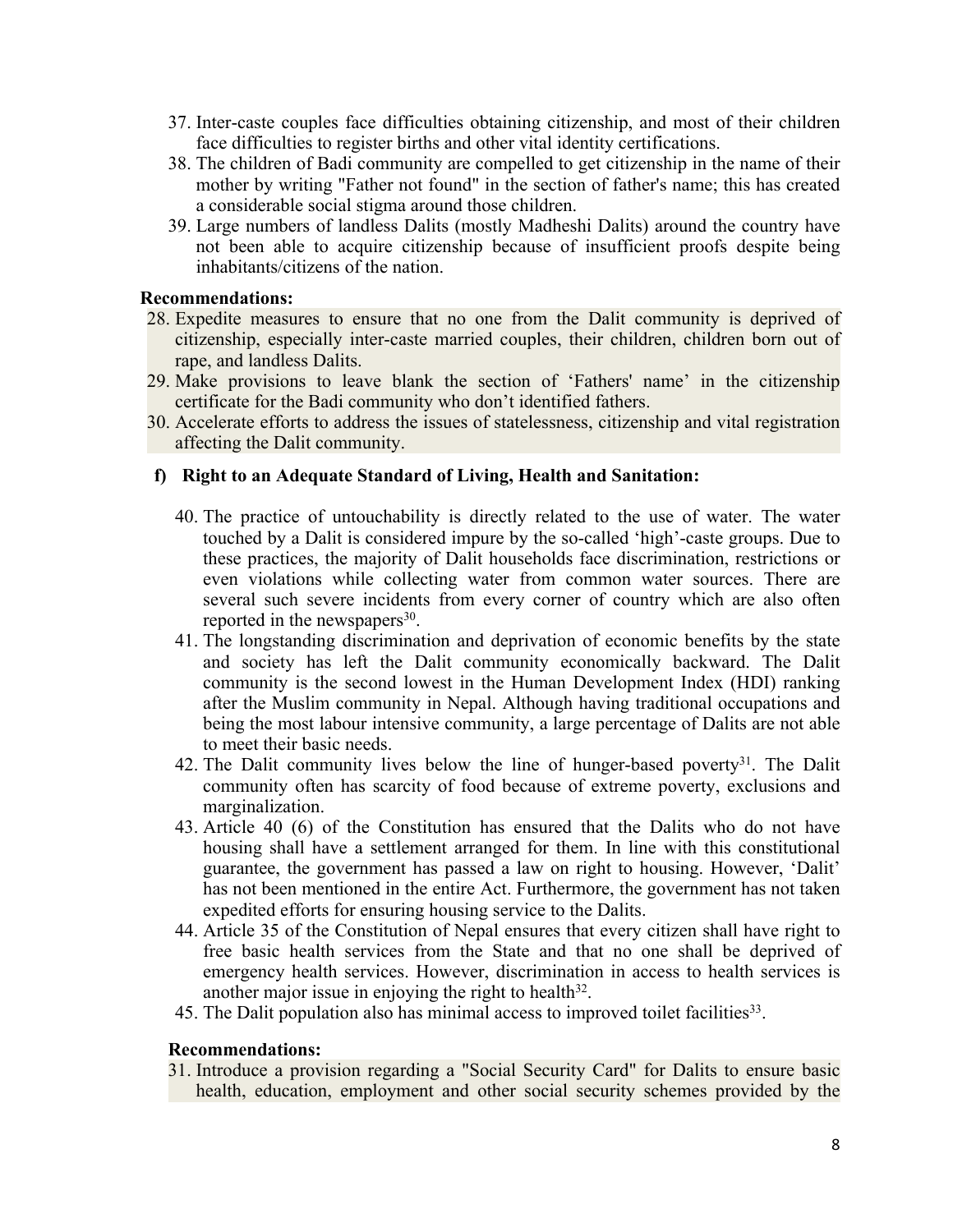government.

- 32. Immediately launch transformative poverty reduction programs for the Dalit community.
- 33. Speed up programs for ensuring adequate housing for the homeless and lands for landless Dalits, within one year.

# **g) Right to Employment, Livelihood:**

- 46. Traditional occupations, skills and arts are historically inherited by the Dalit community. Nevertheless, Dalits are not respected and are excluded from mainstream society due to their inherited and designated. Occupational skills are the only way that many Dalits are able to survive. Appallingly, most of these skilful people are not receiving a fair wage and social respect for their work<sup>34</sup>. Lack of modernization, limited access to markets and having no patent rights for their inherent skills has pu<sup>t</sup> Dalits' traditional occupations in danger of extinction.
- 47. The food and dairy production of the Dalit community do not ge<sup>t</sup> to market as their product is considered impure due to the superstitious belief of 'untouchability'. The programs rendered by the governmen<sup>t</sup> and some non-governmen<sup>t</sup> stakeholders encouraged the deprived community to produce food and dairy items, ye<sup>t</sup> to ge<sup>t</sup> equal access in the market has been <sup>a</sup> problem across the nation.
- 48. The Dalit community has minimal financial literacy and consciousness on banking and financial processes. Hence, they are deprived from easy access to loan services, specifically small and medium enterprise loans.

## **Recommendations:**

- 34. Revisit the laws and the policies, which provide land and housing services for Dalits and ensure that they ge<sup>t</sup> their Constitutional rights without difficulties and as early as possible.
- 35. Promote and accelerate programs for promotion, marketization and modernization of the traditional occupations and skills of the Dalit community.
- 36. Ensure patent or preferential rights for traditional occupations for Dalit community of their art, skills and traditional occupations and compensation.
- 37. Operationalize financial literacy program for Dalits and provide them loans for entrepreneurship without any collateral by making the provision easier.

## **h) Access to Land and Natural Resources:**

- 49. Landlessness among Dalits is extreme, 36.7% among the hill population, 41.4% among Madhesi Dalits. Those who hold land have very small areas. Landlessness makes Dalits economically vulnerable and dependent on landlords. Most Dalits are agricultural and occupational labourers and are generally landless. This makes them vulnerable as victims of violence and discrimination.
- 50. The Constitution guarantees provision of lands and housing for landless Dalits according to the law. However, the amended law on land distribution is overly complex, imposing many conditions on land acquisition. Similarly, Dalits can obtain housing but under complex conditions.
- 51. By adopting <sup>a</sup> community and leasehold forestry scheme, the Forest Act 1993 established the link between forest management, the livelihood of the people and poverty alleviation. However, the Forest Act 1993 and Regulations 1995 pave the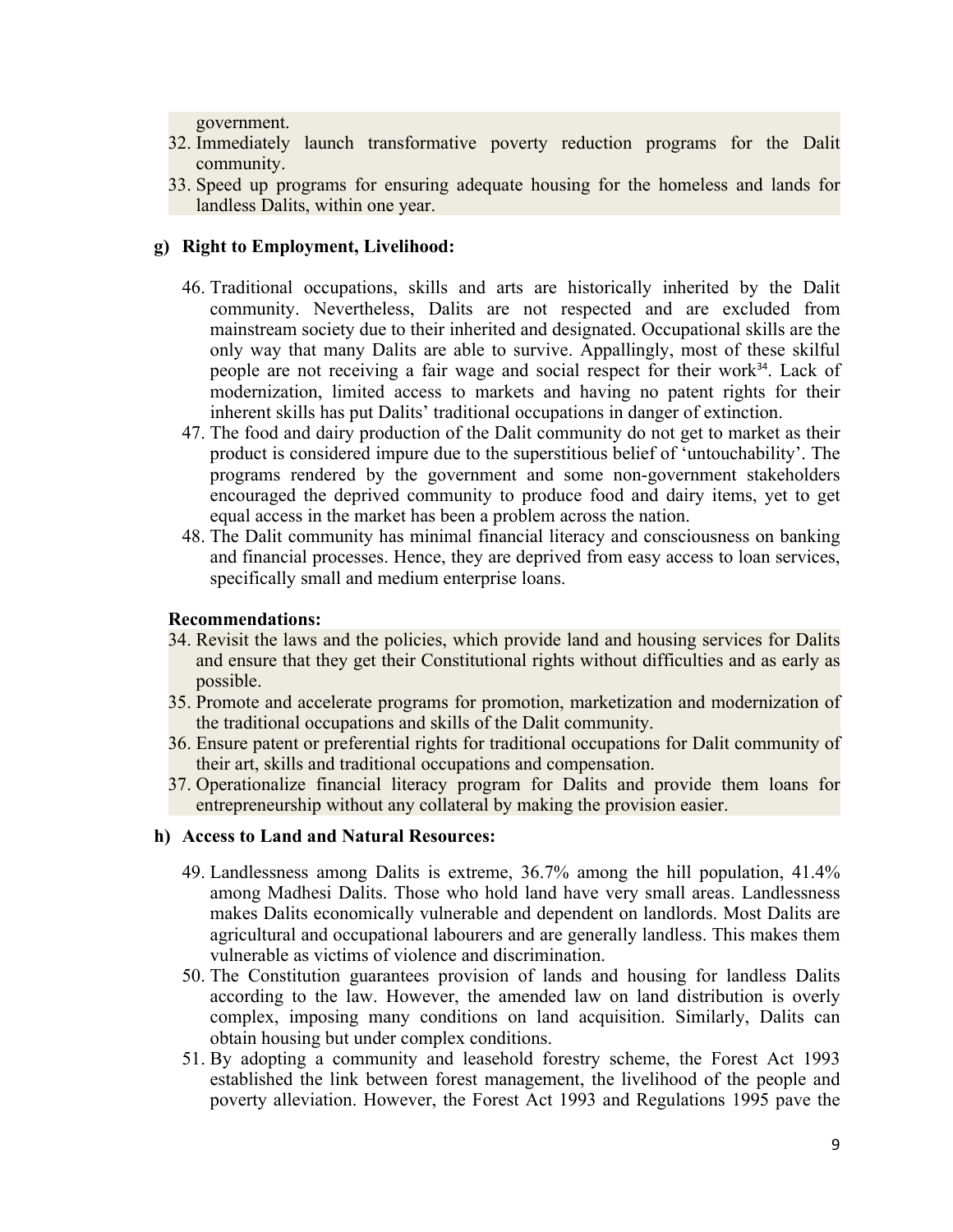way for leasing out forest land for commercial purposes, rather than providing <sup>a</sup> remedy to poverty of Dalit communities.

52. There is <sup>a</sup> lack of inclusion in the institutions made for forest resources and an unsatisfactory situation with regard to natural resources. Dalit employment in natural resources is very nominal<sup>35</sup>.

#### **Recommendations:**

- 38. Ensure the state organs are inclusive with respec<sup>t</sup> to Dalits and that the governmen<sup>t</sup> and development agencies allocate adequate resources for the economic empowermen<sup>t</sup> by considering the poverty gaps fulfil shortly.
- 39. Immediately provide land and housing to the landless Dalits, as ensured by the Constitution as <sup>a</sup> fundamental right and amend the law that bars its ownership for <sup>a</sup> certain time.
- 40. Engage in ensuring equal access of Dalits to natural resources and inclusion of Dalits in natural resource managemen<sup>t</sup> committees.

## **i) Human Rights Issues of Dalit Women:**

- 53. Although Dalit women constitute half of the Dalit population, they face intersectional three-fold discrimination: class, gender and caste. As Dalit women, they face violations of their civil, political, economic, social, cultural and religious rights. Dalit women in Nepal continue to endure discrimination in many areas including education, health, employment and access to economic resources. They are discriminated against, not only by dominant castes, but also within their own communities, where men are dominant. The discrimination against them is structural, distinctively marked, fraught with gender biases, collectively targeted, entrenched with violence and generationally imposed, resulting in life-long perverse effects.
- 54. Traditional harmful practices against Dalit women include extreme verbal abuse and sexual epithets, physical assault and rape<sup>36</sup>. They are forced to drink urine and eat human waste and have their teeth, tongue and nails pulled out. Many are murdered after being labelled as witches. Impunity against them is rampan<sup>t</sup> due to weak legal mechanisms. They also face obstacles while seeking legal and judicial redress for violence.
- 55. The local level election law has guaranteed Dalit women to be members of ward committees at the local level. Due to that system, <sup>a</sup> large number of women from the Dalit community are represented at the local level, and 6,567 are ward members. The consultations for this repor<sup>t</sup> showed, however, that such representation is merely formal, and has not led to effective participation of Dalit women in local decision-making processes.
- 56. Dalit women still face hardships regarding property rights and do not enjoy ownership of property on equal footing to men.
- 57. Child marriage, early pregnancy and uterus prolapse have worsened the health conditions of Dalit women, mostly the Madheshi Dalit women. Girls who ge<sup>t</sup> married before 15 years of age are up to 62% among some Dalit groups.
- 58. The country repor<sup>t</sup> of the Special Rapporteur on Violence against Women (2019) has shown [A/HRC/41/42] that women in the Dalit community face multiple forms of discrimination and are always vulnerable. Dalit women have not been able to enjoy the rights and benefits ensured through various laws and commitments for women at large.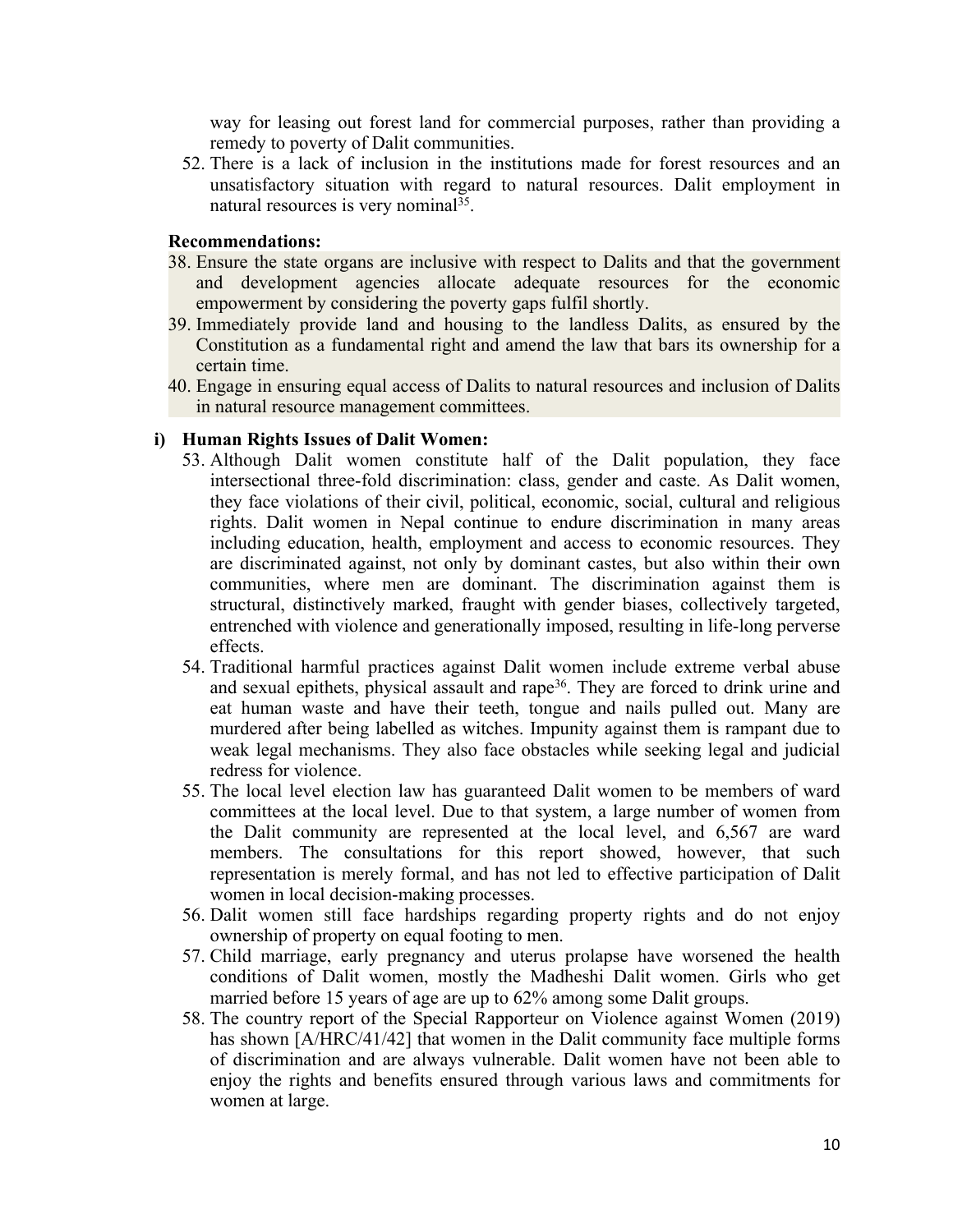- 41. Take actions towards eliminating every form of violation against Dalit women introducing specific measures.
- 42. Accelerate immediate actions for the elected Dalit women representatives to enable their leadership skills and enhance their capacities to have meaningful participation in their respective positions.
- 43. Ensure that Dalit women be given priority in all policy, program and resources targeting women.
- 44. Expedite the process of adopting <sup>a</sup> National Action Plan on women as recommended by the Special Rapporteur on Violence against Women.
- 45. Develop awareness programs to stop child marriages and introduce and implement specific law to prohibit and prevent.

# **j) Human Rights Issues of Madheshi Dalits:**

- 59. The Madheshi Dalits faces double discrimination and are even further behind in accessing civil, political, economic, social and cultural rights.
- 60. The Madheshi Dalits is poores<sup>t</sup> of the poor. Due to the historical *Jamindaari* 37 system and deprivation, they do not have adequate resources and work for others in <sup>a</sup> very minimal amount of shared production for low wages.
- 61. Land certificate would enable obtainment of citizenship, without which makes Dalits stateless since most of them do not possess <sup>a</sup> land certificate, so they face an additional hurdle to getting citizenship and vital registrations.
- 62. Incidences of rapes of Madheshi Dalit women are extremely high among all communities i.e. 23% Dalit women, while this percentage is 18% of Dalit women<sup>38</sup> in relation to all Nepalese women.
- 63. Due to extreme poverty, they live in miserable condition in the southern plain of Nepal, where education and health are major challenges. Their traditional occupations are on the verge of extinction and the State has not taken serious steps to provide them with alternative employment opportunities.
- 64. Some non-Dalits are taking benefits allocated for Madheshi Dalits, as the governmen<sup>t</sup> recently added some backward castes into Dalits who are not historically untouchables and do not face caste-based discrimination in the society<sup>39</sup>.
- 65. Poor Madheshi Dalits are being displaced from their settlements by land-brokers and also by the Local Governments for development projects, because of this they have become homeless and the state agencies have not provided alternative housing. 40

## **Recommendations:**

- 46. Develop special programs for the Madheshi Dalits to improve their livelihoods through employment opportunities.
- 47. Speed up actions to ensure they obtain citizenship without hurdles and address their statelessness issues.
- 48. Immediately ensure land and housing to the poor Madheshi communities who have been displaced for various reasons.

## **k) Cross-cutting: Issues within the Dalit community**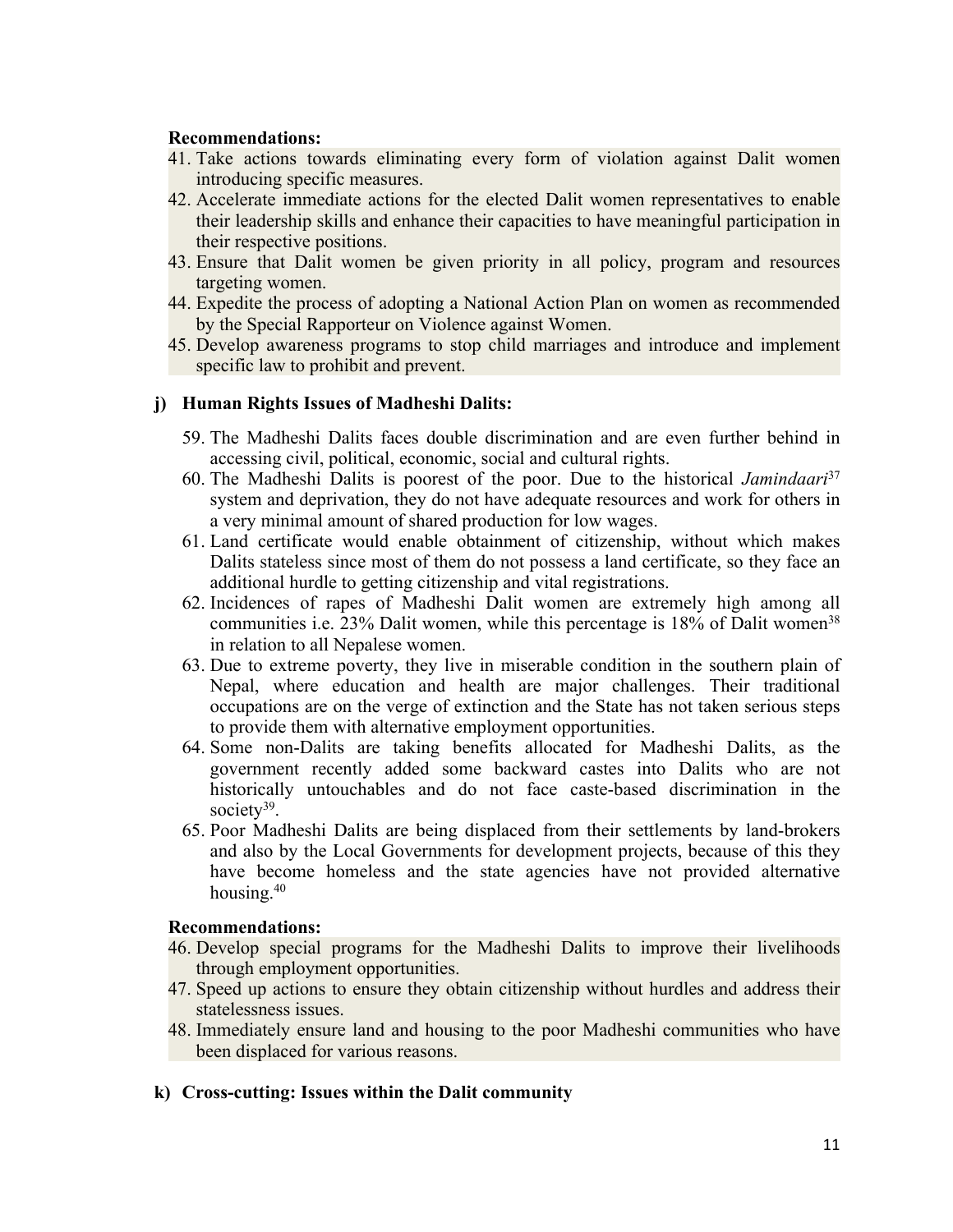- 66. Women, children, elderly people, minority castes within Dalit population, people with disabilities and Madheshi Dalits are highly vulnerable and are always at <sup>a</sup> higher risk of human rights violations.
- 67. The Dalit youth, especially young Dalit women, face intersectional, double, or multiple forms of discrimination: they have limited access to the decision-making processes and lack representation in youth mechanisms. They are judged on their ethnic background and are frequently devalued and undermined, which most often makes them feel weak, poor and vulnerable. The constitutional commissions of Nepal, including the National Dalit Commission, have <sup>a</sup> minimum age limit of 45 years to become <sup>a</sup> Commissioner which is unfriendly to youths.
- 68. Child labour is still prevalent everywhere in Nepal due to the extreme poverty and so are child marriages in the rural areas. Most child labourers are from the Dalit community and the practice of child marriages in Dalit community still continues due to lack of education and poverty.
- 69. Modern slavery is still in practice and the Dalit communities are the main victims. Haliya<sup>41</sup>, Balighare<sup>42</sup>/Khalo, Charuwa<sup>43</sup> and Haruwa<sup>44</sup>systems are the root causes of modern slavery. There is also <sup>a</sup> lack of sustainable rehabilitation of the freed Haliya even after 14 years of emancipation.
- 70. Minority castes within the Dalit community such as Badi and Gandharb and some Madheshi Dalits face extreme poverty and subsistence living.
- 71. Dalit LGBTIQ people face double and intersectional discrimination as <sup>a</sup> Dalit and as an LGBTIQ. They suffer from abusive words and derogatory languages and face hardship getting citizenship on their own identity.
- 72. Persons with Disabilities (PWDs) within the Dalit community suffer more compared to non-Dalit disabled people because of their caste identity.

- 49. Speed up efforts to create employment opportunities for Dalit youths and take action to ensure their representation in decision making.
- 50. Take accelerated action to eradicate all forms of modern slavery and ensure that the issues of freed Haliyas, Balighare, Haruwa, Charuwa are addressed ensuring sustainable rehabilitation.
- 51. Gear up efforts to end child labour and ensure every child ge<sup>t</sup> access to education.
- 52. Expedite efforts to resolve the issues of LGBTIQ and PWDs within the Dalit community.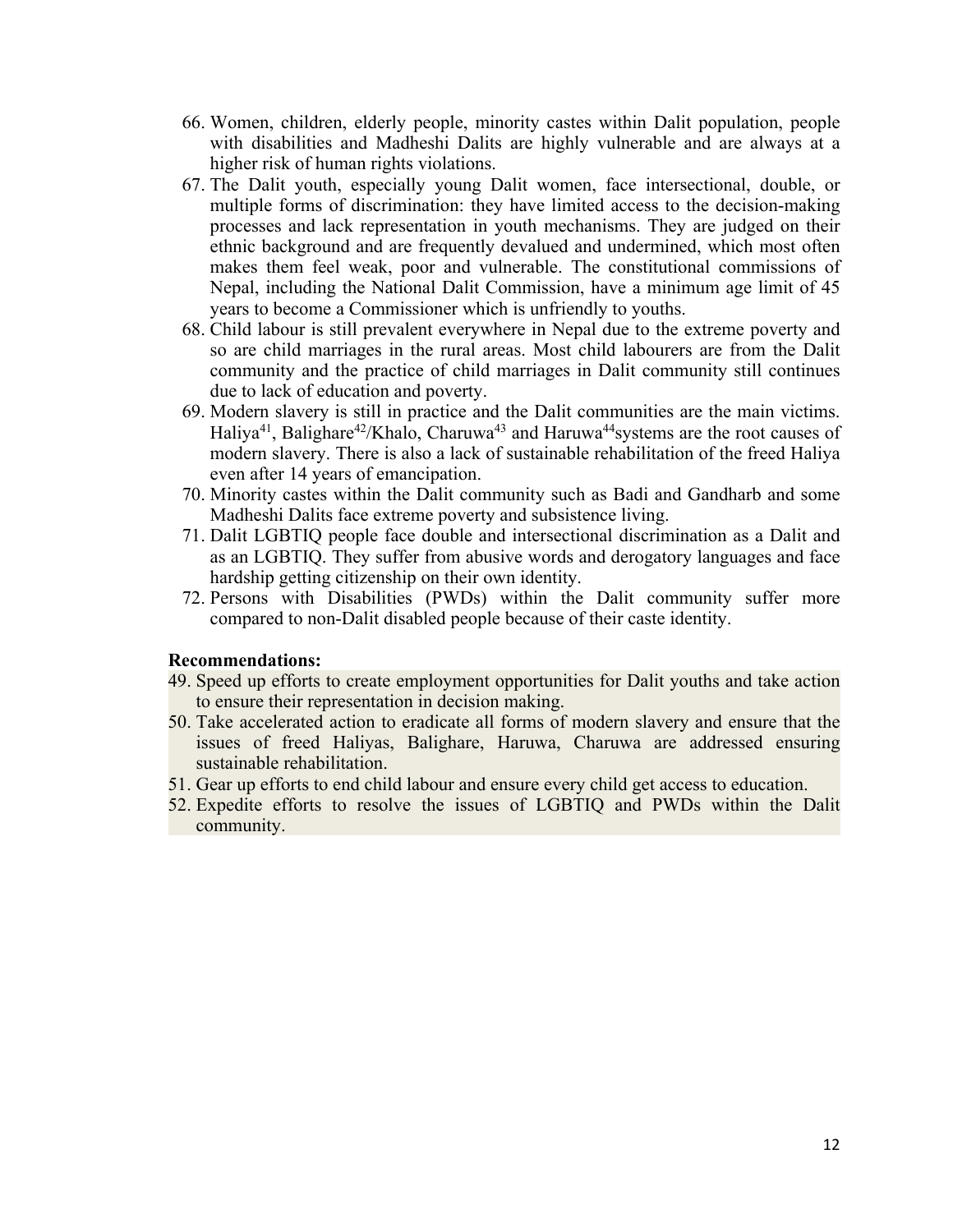8 The implementing status has been pu<sup>t</sup> on annex

<sup>12</sup><https://kathmandupress.com/breaking/exclusive-story-on-caste-based-discrimination>

<sup>1</sup>Caste discrimination involves massive violations of civil, political, economic, social and cultural rights. Caste systems divide people into unequal and hierarchical social groups. Those at the bottom are considered 'lesser human beings', 'impure' and 'polluting' to other caste groups -IDSN.

<sup>2</sup> Central Bureau of Statistics-CBS, 2011

<sup>3</sup>NDC, 2014.

<sup>4</sup> Provincial consultations were held on 23 December 2019 in Surkhet (Karnali Province), 26 December 2019 in Dhanagdhi (SudurPachmim Province), 29 December 2019 in Butwal (Province no. 5), 8 January 2020 in Itahari (Province no. 1), 10 January 2020 in Janakpur (Province no. 2) and 19 January 2020 in Pokhara (Gandaki Province). <sup>5</sup> National Multi-Stake holder dialogue was organized on 25 February 2020 in Kathmandu

<sup>6</sup> 28 case studies on CBD, 7 provincial dialogues with the participation of 392 attendees and 1 national level consultation.

<sup>7</sup> [https://tbinternet.ohchr.org/](https://tbinternet.ohchr.org/_layouts/15/TreatyBodyExternal/Treaty.aspx?CountryID=122&Lang=EN)\_[layouts/15/TreatyBodyExternal/Treaty.aspx?CountryID=122&Lang=EN](https://tbinternet.ohchr.org/_layouts/15/TreatyBodyExternal/Treaty.aspx?CountryID=122&Lang=EN)

<sup>9</sup> 122.33 (Paraguay), 122.40.(Germany), 122.36.(Switzerland), 122.33(Paraguay), 122.35(Denmark), 122.39 (Czech Republic), 122.41 (Namibia), 122.55(Argentina)

<sup>&</sup>lt;sup>10</sup>There is no specific Dalit words in Housing Act whereas Constitution has mentioned one time Housing will be given to Landless and Homeless Dalits, election law prioritized KhasArya in the priority list which is against the basic tenets of Social Justice and Inclusion, the Land Act ensured Lands for Landless Dalits but they cannot handover the ownership till 10 years, the Education Act Amendment only provides indigent Dalit students for free University education.

<sup>&</sup>lt;sup>11</sup> Pointed by almost every participant in each consultation and covered by much news at many times.

<sup>&</sup>lt;sup>13</sup>The Nepal Human Rights Yearbook 2020, INSEC.

<sup>&</sup>lt;sup>14</sup> After the enactment of CBDU Act 2011, only 2 perpetrators are jailed as per this law, a Dalit woman in a district of Kalikot -who was also an elected rural municipality member, has been murdered by her non-Dalits neighbors. Such cases are repeatedly in <sup>a</sup> rise.

<sup>&</sup>lt;sup>15</sup>Chhaupadi is a form of [menstrual](https://en.wikipedia.org/wiki/Menstrual_taboo) taboo which prohibits [Hindu](https://en.wikipedia.org/wiki/Hindu) women and girls from participating in normal family activities while [menstruating](https://en.wikipedia.org/wiki/Menstruation), as they are considered "impure".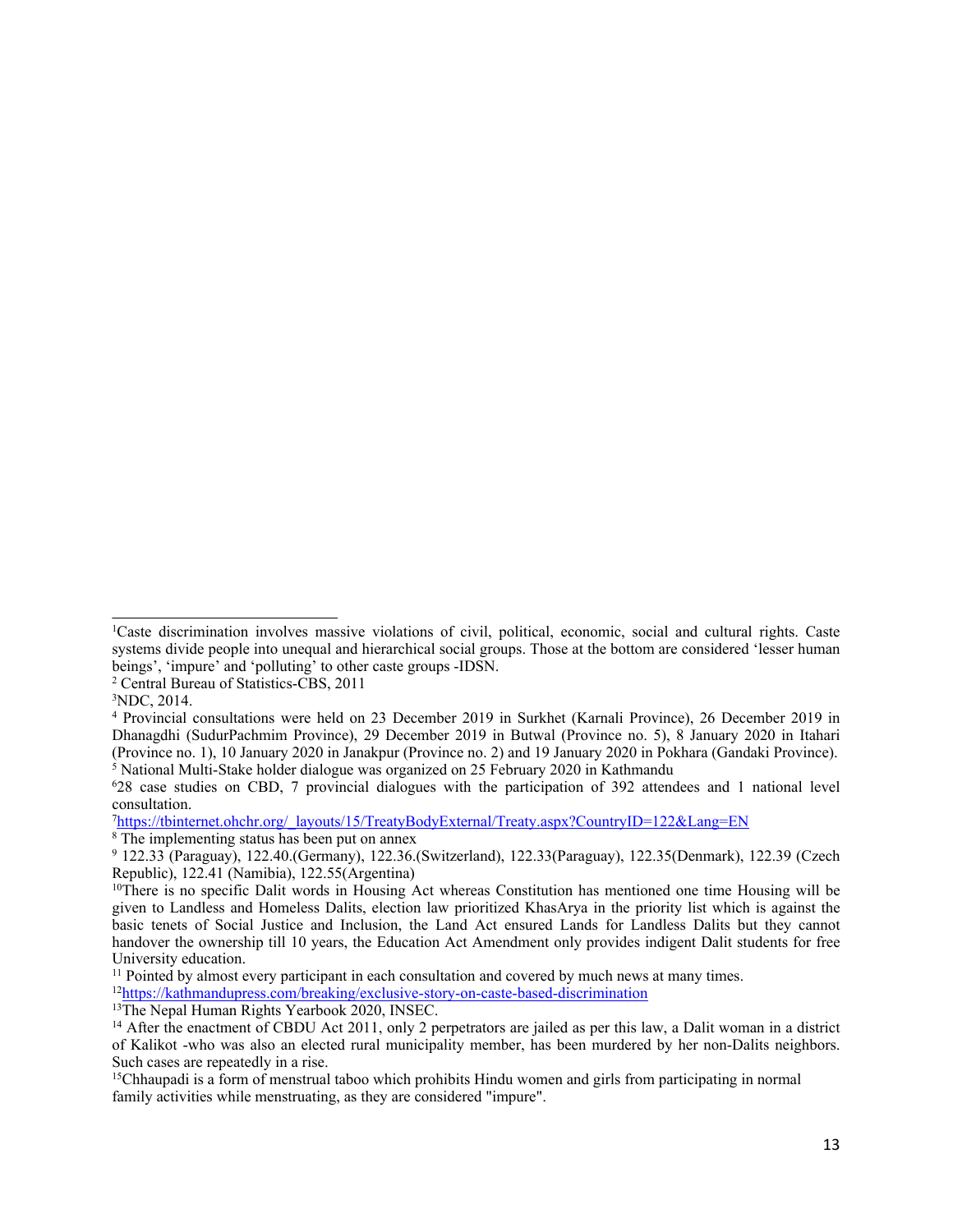16 Strongly voiced by every stakeholder during each provincial consultation.

<sup>17</sup>AjitMijhar(18 years old youth) was murdered in July 2017 by conspiracy as he fell in love with a so-called upper caste (Brahmin) girl and go<sup>t</sup> married, his dead body is still in the hospital and his family is waiting for justice. Shiv Shankar Das of Saptari District also was murdered in similar way.

<sup>18</sup> Arise from the provincial consultations.

19 PrakashSaput, <sup>a</sup> famous Nepali Folk Singer was abused rampantly in social media with abusive and intolerable words for piracy issues which was not true and later negotiated well.

20 SundarBishwokarma, <sup>a</sup> legislative member in provincial parliament (province no.2) shared his experience during the Provincial Consultation held in Janakpur on 10 January 2020 and said "he is invited in many occasions and feasts of non-dalits but he couldn't eat in same line as they respectfully say you're parliamentarian so you have <sup>a</sup> special place in an extra place" which is an intention of discrimination to not let him eat together with others.

<sup>21</sup>Biswokarma, J.B. 2019.*Prosperity Discourse in Nepal and Dalit* (Policy Paper). Kathmandu, Dignity Initiative <sup>22</sup><http://dalitonline.com/archives/6936>

23 <https://kathmandupost.com/national/2019/07/19/people-refuse-to-rent-me-a-room-when-i-tell-them-my-surname> <sup>24</sup> <https://www.recordnepal.com/wire/news-the-wire/killing-in-the-name-of-caste/>

<sup>25</sup>The Dalit community has only 9% reserved seats in classified (allocation for marginalized groups is 45% of total vacancy and is considered as 100%) vacancies. The representation of Dalit community in Civil Service is around only 2% whereas the KhasArya's is approximate 62%25.

<sup>26</sup><https://ekantipur.com/opinion/2019/06/06/15597859514011394.html>

<sup>27</sup><https://risingnepaldaily.com/opinion/shrinking-civic-space-in-south-asia>

28 The status shows that Dalit students Primary level's enrolment 100%, whereas SEE (grade 10)- 17%, and Undergraduate level is 1.2%;

<sup>29</sup>Conclusions of Case studies of Dignity Initiative and Samata Foundation in Janakpur and Annapurna Rural Municipality

<sup>30</sup> NMSS

<sup>31</sup>Within overall poverty status, about 42%31 of Dalits are below the poverty line in Nepal, which is 17% point higher than that of the national average (25.2%). Also, an average per capita consumption in Nepal is 34,187, yet MadhesiDalits consumption per capita is NRs.23,106, followed by Hill Dalit 25,298 per annum. Whereas, among the Dalits of both Hill and Madhesi origin, every two in five persons are below poverty line.

 $32-43\%$  of Tarai/MadhesiDalits and 14.6% of Hill Dalit experience discrimination when receiving medical treatment in local health services. On average, 72% of women experience problems in accessing health service. The figure for Dalit women is higher than the national average with 79 and 85% respectively for Hill and Tarai/Madhesi Dalit women, Source- National Demographic Survey.

<sup>33</sup>The situation is particularly poor for Tarai/Madhesi Dalit, of whom just 5.5% have access to improved toilet facilities whereas it is 30.6% for Hill Dalit compared to 41.7% of national average. Source: National Census 2011, CBS

<sup>34</sup>Dalits are often exploited in the name of Balighare, Khalo, etc. systems and get only minimal payment (mostly in kind/grains) for their works.

<sup>35</sup> Statement of Mr. Sunil Pariyar (president of Dalit Alliance for Natural Resource) at the National Multi-Stakeholder Consultation.

<sup>36</sup>Darnal, Ashok. 2019. *Escalating Violence against Dalit Women and Girls: Access to Justice (Research paper)*. Kathmandu, Nepal. Feminist Dalit Organization (FEDO).

<sup>37</sup> Land-lordship system

<sup>38</sup> Unpublished research of Mr. Shiv Hari Gyawali

<sup>39</sup> [https://www.nayapatrikadaily.com/news-](https://www.nayapatrikadaily.com/news-details/32133/2019-12-25?fbclid=IwAR1GqcNPhXJn9KICFPlVrhKXvZ4J4UGgKWbc9idyRu7GIut7mM0gtv6A7uM)

[details/32133/2019-12-25?fbclid=IwAR1GqcNPhXJn9KICFPlVrhKXvZ4J4UGgKWbc9idyRu7GIut7mM0gtv6A7u](https://www.nayapatrikadaily.com/news-details/32133/2019-12-25?fbclid=IwAR1GqcNPhXJn9KICFPlVrhKXvZ4J4UGgKWbc9idyRu7GIut7mM0gtv6A7uM) [M](https://www.nayapatrikadaily.com/news-details/32133/2019-12-25?fbclid=IwAR1GqcNPhXJn9KICFPlVrhKXvZ4J4UGgKWbc9idyRu7GIut7mM0gtv6A7uM)

<sup>40</sup> [https://www.nayapatrikadaily.com/news-](https://www.nayapatrikadaily.com/news-details/37508/2020-02-29?fbclid=IwAR3MELjvlPP2r3_ZX5le4Rnu3U9uglbZdVJ4DBOQpTg1_5KTo-DuTd9b9z4,%20http://enewsbureau.com/news-details/5911/2020-01%2011?fbclid=IwAR3RzkvPG4_BURaq_y9xy3HnOoJ13ykXkKlyQ_lax_wcSDX3QXYcymkTxg4#.XhmBh_xlZeE.facebook)

[details/37508/2020-02-29?fbclid=IwAR3MELjvlPP2r3\\_ZX5le4Rnu3U9uglbZdVJ4DBOQpTg1\\_5KTo-](https://www.nayapatrikadaily.com/news-details/37508/2020-02-29?fbclid=IwAR3MELjvlPP2r3_ZX5le4Rnu3U9uglbZdVJ4DBOQpTg1_5KTo-DuTd9b9z4,%20http://enewsbureau.com/news-details/5911/2020-01%2011?fbclid=IwAR3RzkvPG4_BURaq_y9xy3HnOoJ13ykXkKlyQ_lax_wcSDX3QXYcymkTxg4#.XhmBh_xlZeE.facebook)[DuTd9b9z4,%20http://enewsbureau.com/news-](https://www.nayapatrikadaily.com/news-details/37508/2020-02-29?fbclid=IwAR3MELjvlPP2r3_ZX5le4Rnu3U9uglbZdVJ4DBOQpTg1_5KTo-DuTd9b9z4,%20http://enewsbureau.com/news-details/5911/2020-01%2011?fbclid=IwAR3RzkvPG4_BURaq_y9xy3HnOoJ13ykXkKlyQ_lax_wcSDX3QXYcymkTxg4#.XhmBh_xlZeE.facebook)

[details/5911/2020-01%2011?fbclid=IwAR3RzkvPG4\\_BURaq\\_y9xy3HnOoJ13ykXkKlyQ\\_lax\\_wcSDX3QXYcymk](https://www.nayapatrikadaily.com/news-details/37508/2020-02-29?fbclid=IwAR3MELjvlPP2r3_ZX5le4Rnu3U9uglbZdVJ4DBOQpTg1_5KTo-DuTd9b9z4,%20http://enewsbureau.com/news-details/5911/2020-01%2011?fbclid=IwAR3RzkvPG4_BURaq_y9xy3HnOoJ13ykXkKlyQ_lax_wcSDX3QXYcymkTxg4#.XhmBh_xlZeE.facebook) [Txg4#.XhmBh\\_xlZeE.facebook](https://www.nayapatrikadaily.com/news-details/37508/2020-02-29?fbclid=IwAR3MELjvlPP2r3_ZX5le4Rnu3U9uglbZdVJ4DBOQpTg1_5KTo-DuTd9b9z4,%20http://enewsbureau.com/news-details/5911/2020-01%2011?fbclid=IwAR3RzkvPG4_BURaq_y9xy3HnOoJ13ykXkKlyQ_lax_wcSDX3QXYcymkTxg4#.XhmBh_xlZeE.facebook)

<sup>41</sup>Haliya:The word Haliya comes from Halo which means <sup>a</sup> <sup>p</sup>lough, <sup>a</sup> person <sup>p</sup>loughing the field is called Haliya. Sometimes the person is called Hali too.

 $42$ Balighare: Balighre is a very traditional system of paying wages not in the form of cash but in the form of crop or kind. This system does not pay enough in comparison to the work done and has been found to be very exploitative in